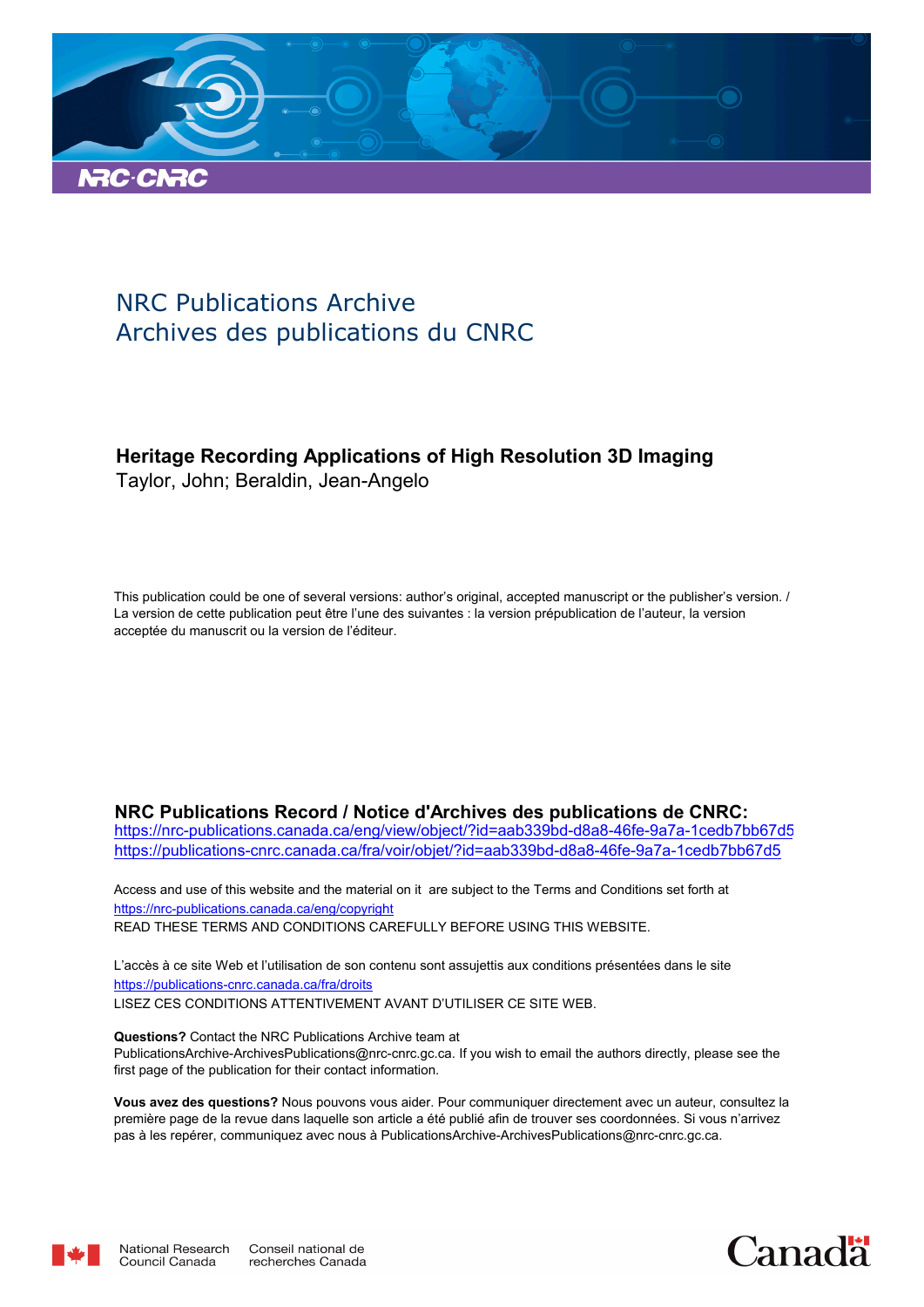

National Research Council Canada

Institute for Information Technology

Conseil national de recherches Canada

Institut de Technologie de l'information



*Heritage Recording Applications of High Resolution 3D Imaging\**

J.M. Taylor, and J.-A. Beraldin March 2001

\***published in** Proceedings of the Electronic Imaging and the Visual Arts (EVA) 2001 Conference, Florence, Italy. March 26-30, 2001. NRC 44179.

Copyright 2001 by National Research Council of Canada

Permission is granted to quote short excerpts and to reproduce figures and tables from this report, provided that the source of such material is fully acknowledged.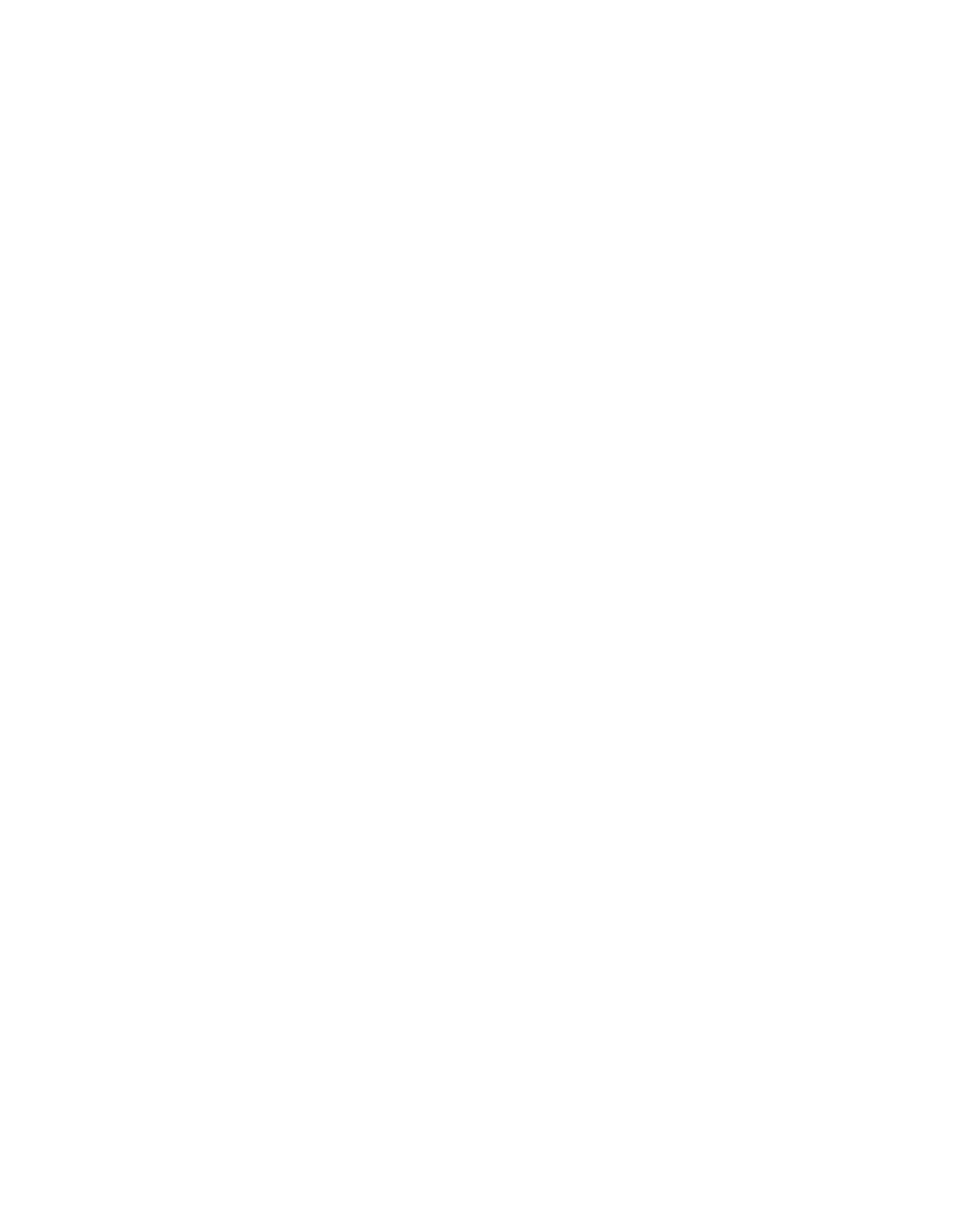# **Heritage Recording Applications of High Resolution 3D Imaging**

J.M. Taylor and J-A Beraldin, National Research Council of Canada Ottawa, Canada, K1A OR6 (john.taylor@nrc.ca) (angelo.beraldin@nrc.ca)

# **Abstract**

The National Research Council of Canada (NRC) has developed three high resolution 3D imaging systems which have been applied to a variety of museum and heritage recording applications. The purpose of this paper is to present an overview of the heritage recording applications demonstrated to date.

#### **1. Introduction:**

Dating back to 1984, the Visual Information Technology Group of NRC (http://www.vit.iit.nrc.ca/) has collaborated with several national and international cultural agencies on the development of the museum and heritage applications of NRC's patented 3D laser scanner imaging technology. We have reported on the museum applications at previous EVA and related conferences (1-6). The term "museum applications" refers to 3D imaging of ethnographic collections, paintings and objects typically housed in a museum.

We have also undertaken several demonstration projects to test the technology for "heritage recording" applications. "Heritage recording" refers to scanning archaeological site features, architectural elements on historic buildings and larger sculptures generally found in the built environment, which require a portable imaging system. These projects have shown that the 3D data can be used for a number of heritage recording applications including archival documentation, research, conservation, replication and interactive 3D VR Theatre applications.

## **2. NRC 3D Imaging Technology for Heritage Recording:**

Three systems, the High Resolution Laser Scanner, the Biris 3D Laser Camera and the Large Field of View Laser Scanner, each designed for different imaging applications, have been for heritage recording applications. The systems use a low power laser light to digitize sequential overlapping images from multiple points of view over the surface of an object or site. Once scanned, data modeling and display software is used to integrate the multiple view data sets into a seamless archival quality high resolution 3D digital model of the object.

## *2.1 High Resolution Laser Scanner:*

The High Resolution Laser Scanner (Figure 1a), was originally developed for digitizing a range of "traditional" museum objects including archaeological and ethnographic collections, paintings, small sculptures and natural history specimens in color. For museum applications, this scanner is mounted on a non-portable three-axis translation system. It digitizes the 3D shape and color simultaneously with high-resolution and in prefect registration (7). For heritage recording applications that require high resolution imaging of details on a small area, this camera can be mounted on a tripod and operated in monochrome mode. In its maximum resolution configuration, this system provides a depth resolution of 10 microns (0.010 mm). This resolution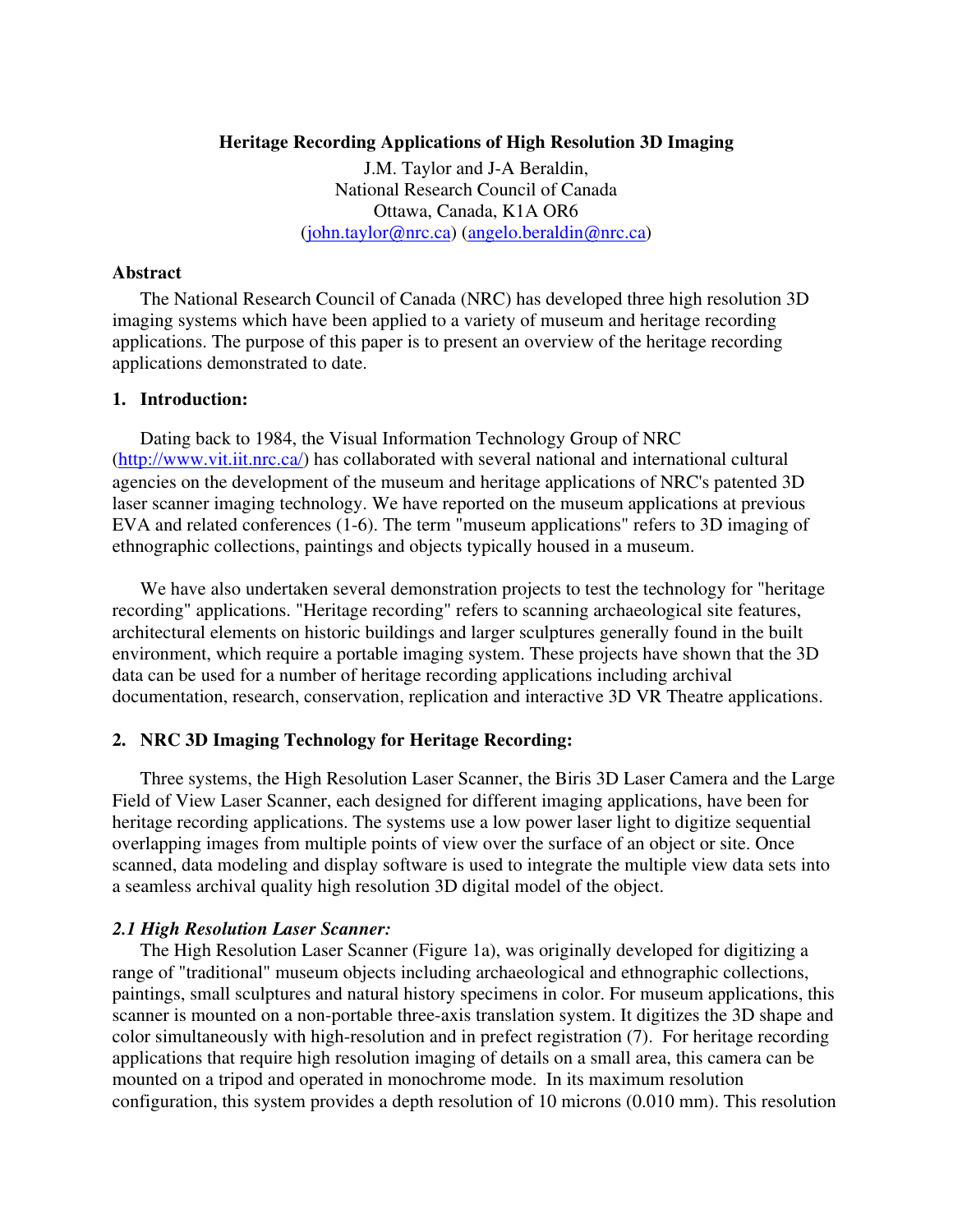is sufficient to record and examine fine brush stroke details on paintings as well as tool mark features on sculptures and archaeological objects.

The color system is currently being developed commercially by Arius3D (http://www.arius3d.com). Arius plans to open a series of Archivist Scanning Centres for museum and heritage imaging.



**Figure 1**. The High Resolution Laser Scanner (a), shown imaging the right leg of Michelangelo's *David*, can be mounted on a tripod for high resolution monochrome imaging of details such as tool marks. The Biris 3D Laser Camera (b) can be mounted on either a conventional tripod or on a linear translation stage for scanning. The Large Field of View Laser Scanner (c) can be mounted on a telescoping tripod and raised to a height of 10 m to scan large objects such as outdoor sculpture.

# *2.2 The Biris 3D Laser Camera:*

The Biris 3D Laser Camera (Figure 1b) is a portable digital 3D monochrome imaging system and is ideally suited for field recording applications, where a record of the threedimensional shape of an object or feature is required (9). It has a maximum range of 2 m and an accuracy of 80 microns at a range of 0.3 m and 1.8 mm at 1 m. This system has been used to digitize architectural building elements and sculptures in Italy, a section of a Hieroglyphic Stairway at the Peabody Museum and archaeological sites in China. Shape Grabber Inc., (www.shapegrabber.com) manufactures the camera commercially as the ShapeGrabber™ . Innovision Géomatique provides a commercial heritage scanning service (www.innovision.qc.ca).

# *2.3 The Large Field of View Laser Scanner:*

The Large Field of View Laser Scanner is a research prototype system under development for high-resolution monochrome 3D digitization of large structures at a standoff distance from 50 cm to 10 m (9). The scanner can be mounted on a conventional photographic tripod or on a custom designed telescoping tripod, which can be raised to a height of 10 m (Figure 1c). At a standoff of 50 cm, it provides a resolution of 70 microns and at 10 m, the resolution is 2 cm.The system has been used to demonstrate applications for recording archaeological sites in Israel as well as for digitizing large sculptures at the Canadian Museum of Civilization. This system is not commercially available.

# *2.4 Data Modeling and Display Software:*

For the modeling and display of 3D image data recorded using these systems, we have collaborated with InnovMetric Software Inc., (www.innovmetric.com) on the development of the suite of PolyWorks™ software tools. Using PolyWorks on a Unix or Windows platform, the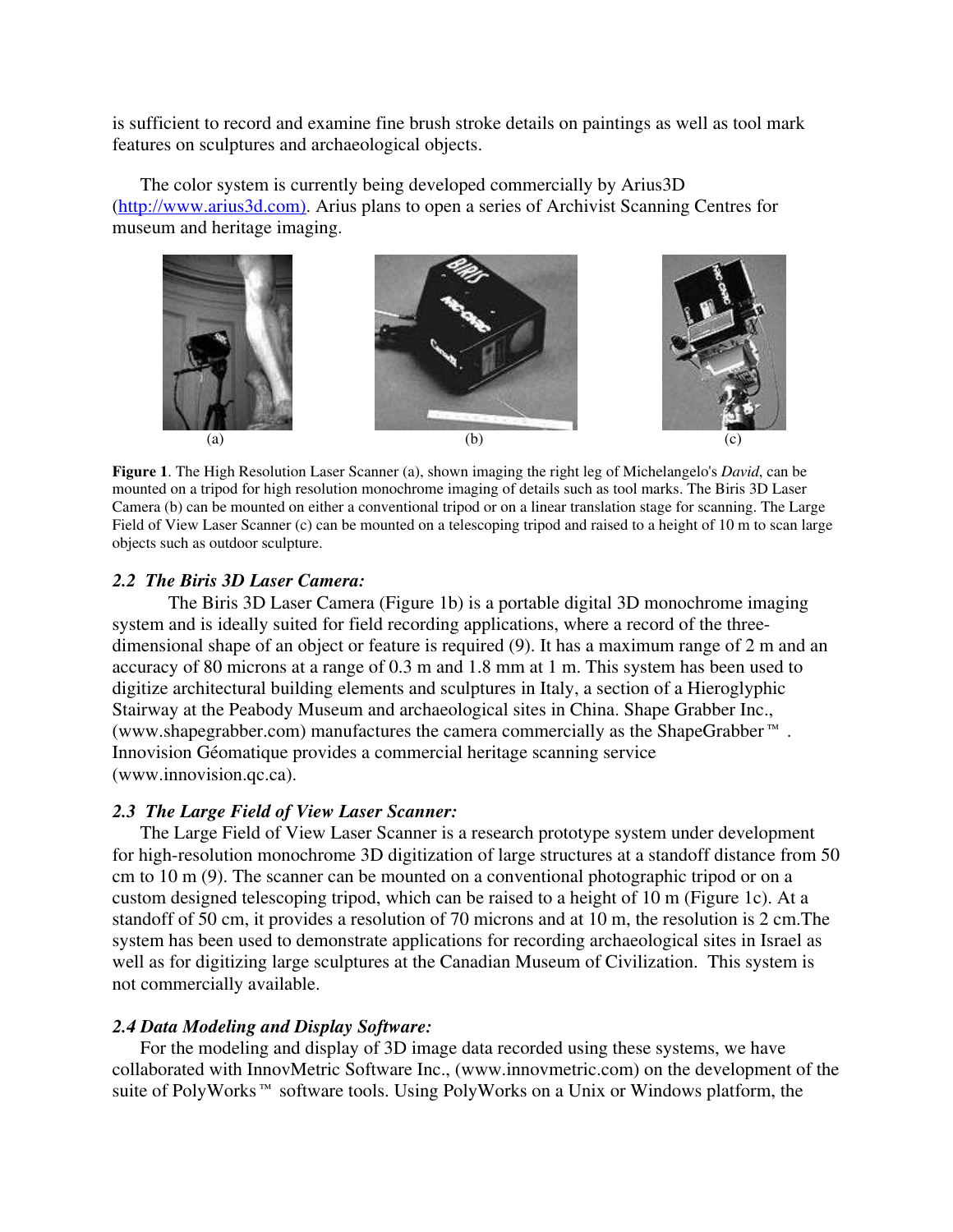multiple view data sets recorded by the scanner are merged into a seamless archival quality high resolution 3D digital model of the object. PolyWorks also contains editing and data compression tools and a module, which enables the creation of texture maps for reduced models from the color scanner. It also enables the 3D model to be transferred into different formats and used for a variety of heritage recording applications (10).

#### **3.0 Heritage Recording Applications:**

The demonstration projects undertaken to date can be divided into two general categories - "feature/detail" projects and "site/object" projects. In the "feature/detail" category, as part of a larger project to record a large site or object, the systems have been used to provide a highresolution monochrome record of specific features or details, rather than of the entire site itself. Examples include the interior of St-James Tomb in Israel, tool mark details on Michelangelo's scupltures and architectural elements on the facade of the 8th century Abbey of Pomposa, near Ferrara. In the "site/object" category, an entire site or object has been digitized. Examples include the sculpture *Mythic Messengers* at the Canadian Museum of Civilization, archaeological sites in China and a section of the Hieroglyphic Stairway at the Peabody Museum in Boston. Irrespective of the type of the project, the advantage of a high-resolution record of a site or feature is that the data provides an archival record that can be used for conservation, research, replication and display applications.

# *3.1 Hertiage Site "Feature/Detail" Recording Applications:*

The three imaging systems described above have all been used to demonstrate the applications for recording specific features or details on larger heritage sites.

In 1997, in collaboration with the University of Padova, the **Biris** system was used to digitize the sculpture *Madonna col Bambino* by Pisano, two bas-reliefs by Donatello as well as deteriorating architectural elements at the Palazzo Della Ragione in Padova. In 1998, in collaboration with the University of Ferrara, it was used to digitize a number of architectural building elements, including a rosone (Figure 2 a,b), on the facade of the 8th century Abbey of Pomposa, near Ferrara. The 3D image data provided an archival quality record of the condition of the rosone and other elements which can be used for conservation applications to monitor changes as well as to make a replica if needed (11).

In 1996, in collaboration with the Israel Antiquities Authority, a pilot project to demonstrate the heritage recording applications the **Large Field of View System** was undertaken in Israel. The system was used to scan the Tomb of St. James in Jerusalem (Figure 2c) as well as several archaeological and architectural site features at Caesarea (12). The image data provided a detailed record of the rough and irregular shape of the Tomb for conservation purposes as well as data for a 3D VR display of the Tomb.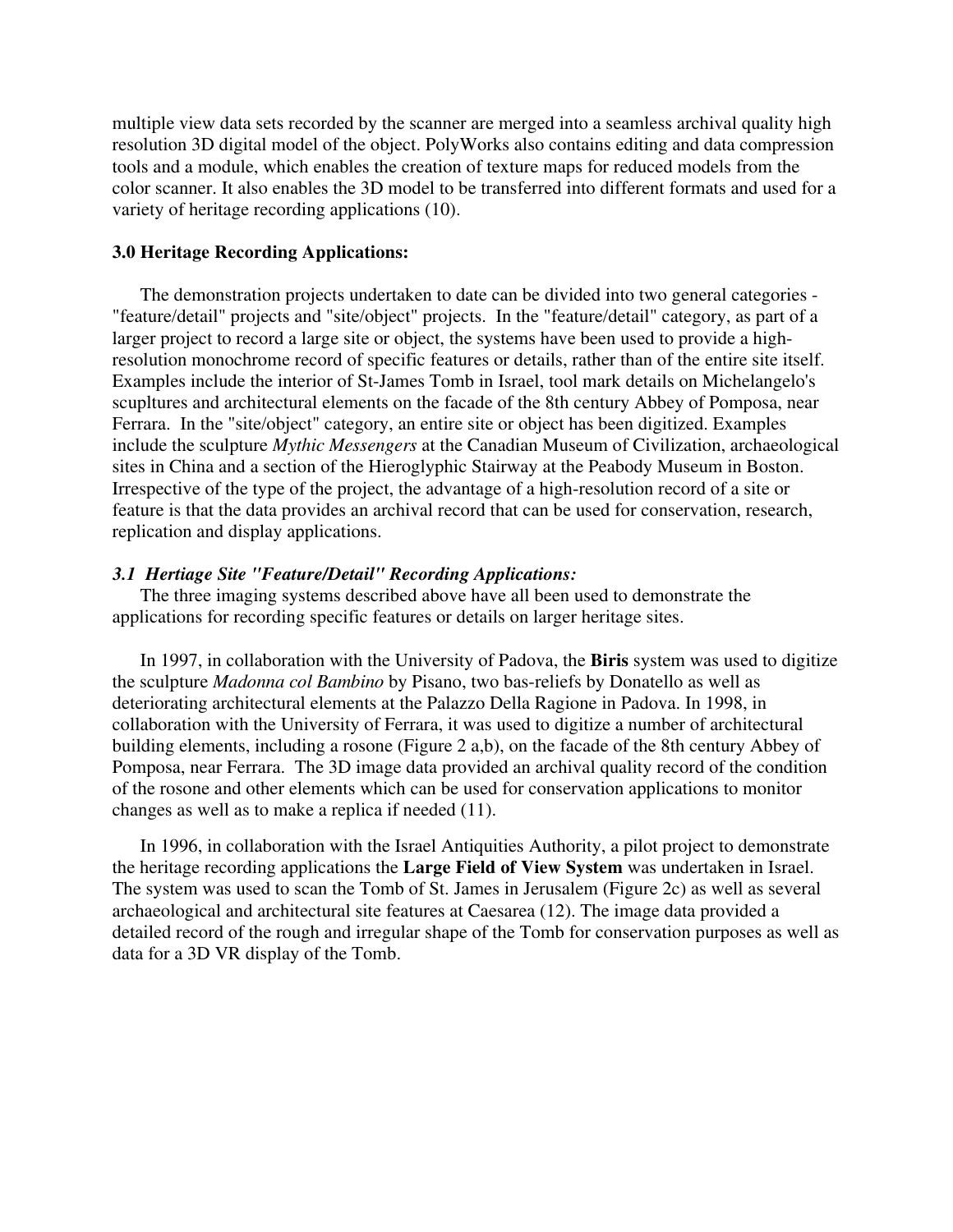

**Figure 2.** The Biris camera mounted on a conventional tripod (a) was used to scan a rosone on the façade at the 8<sup>th</sup> century Abbey of Pomposa near Ferrara, Italy. The digital model (b) provies a record of the surface shape and condition after 1100 years exposure to the elements. A section of the digital model of the  $2 \text{ m} \times 2 \text{ m} \times 1.8 \text{ m}$  St. James' Tomb in Jerusalem recorded with the Large Field of View camera is shown in (c). In addition to recording the irregular shape details with accuracy for heritage preservation documentation, the digital model data can also be used to prepare 3D Virtualized Reality displays for VR theatre applications.

In February 1999, in collaboration with the Digital Michelangelo Project, the **High-Resolution Laser Scanner** was brought to Florence and used to provide high-resolution monochrome images of specific surface details on seven on Michelangelo's sculptures, including *the David*. High-resolution images of tool marks were taken on selected 5 cm x 5 cm areas of the sculptures. Data points were recorded at intervals of 50 microns in the x and y directions with a depth or z measurement resolution of approximately 10 microns. The resulting data provided a detailed representation of the shape of the tool marks (13).

## *3.2 Heritage "Site/Object" Recording Applications:*

Both the **Biris Camera** and the **Large Field of View System** have been used to record complete archaeological site features as well large outdoor sculptures.



**Figure 3.** The Biris camera mounted on a linear translation stage (a) was used to scan the 3.4 m wide x 2.3 m high Hieroglyphic Stairway at the Peabody Museum in Boston to produce a 3D digital model (b). The software also enables the data to be used for research applications. Similar to the use of raking light to examine details on works of art, researchers can interactively move the light source to any angle and zoom in to examine features such details on the steps (c).

In 1998, for the purpose of digitizing the section of the Mayan Hieroglyphic Stairway in the the Peabody Museum at Harvard University, NRC loaned a Biris Camera system to Innovision Géomatique Inc., one of our industrial partners. In collaboration with Heritage 3D, Innovision scanned the Stairway during a one-week visit to the Museum. The primary objective was to provide an accurate high resolution digital model which could be used to fabricate a replica of the Stairway. In addition to the replica, the data can be used for 3D VR theatre display of the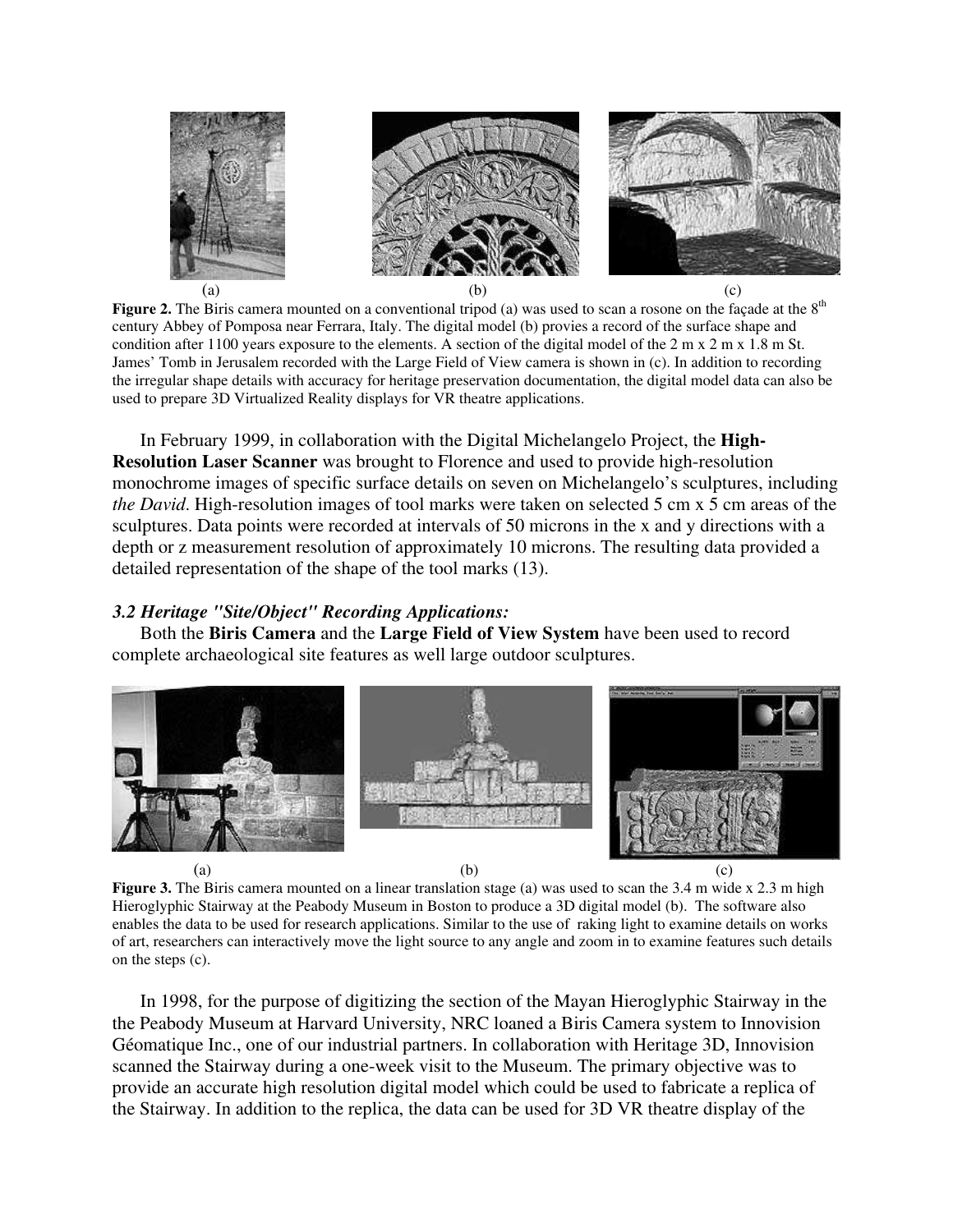object as well as for research applications (Figure 3c). Innovision is currently developing a stand alone commercial system for recording archaeological sites in the Three Gorges area of China along the Yangtzee River.

As a final example, to demonstrate the application for recording large outdoor sculpture, the **Large Field of View System** was used to digitize a sculpture *Mythic Messengers* by the artist Bill Reid at the Canadian Museum of Civilization. The sculpture measures 9 m long x 1.2 m wide and is mounted 4 m above ground level on an exterior wall at the Museum. The objective was to prepare an accurate scale replica of the sculpture.

To scan *Mythic Messengers*, the camera, attached to a remote controlled pan and tilt unit, was mounted on a custom designed telescopic tripod which enables it to be raised to a height of 10 m (Figure 4a). Scans of over 100 different views of the sculpture were recorded at a resolution in the order of 1 mm. The multiple view scans were then merged into a single 3D digital model (Figure 4b), which was used by one of our industrial partners to prepare a scale replica.



**Figure 4.** The Large Field of View camera is shown (a) mounted on a telescoping tripod to scan the sculpture *Mythic Messengers* at the Canadian Museum of Civilization. The sculpture, shown in (b, top), is mounted 4 m above ground on an exterior wall and measures 9 m long x 1. 2 m high. Over 100 scans were recorded as shown in the colour-coded image (b, middle) and merged into a 3D model (b, bottom). The data was then used to fabricate an accurate scale replica.

## **4.0 Conclusions:**

The projects undertaken to date were all unique research and development pilot projects directed towards demonstrating the applications of the technology for heritage recording. We are continuing to develop these applications as part of our ongoing R&D activity and are pleased to note our continuing collaboration with our colleagues in Italy. One clear concern in the heritage community, which has limited the application of 3D imaging on a more widespread use, is the cost. The costs of advanced 3D systems as well as the expertise required to operate them clearly limits the application for general day to day museum and heritage site imaging applications at present. However, based on our experience to date, there are several instances where the costs associated with recording a site can be justified. These include recording (1) significant sites that are clearly in danger, (2) for digital repatriation applications, (3) collections of "national or international treasure" status during a major retrospective such that the image data can be used for a variety of long term income stream applications and, (4) in the instances where the 3D record provides information unatainable by other imaging and/or examination techniques.